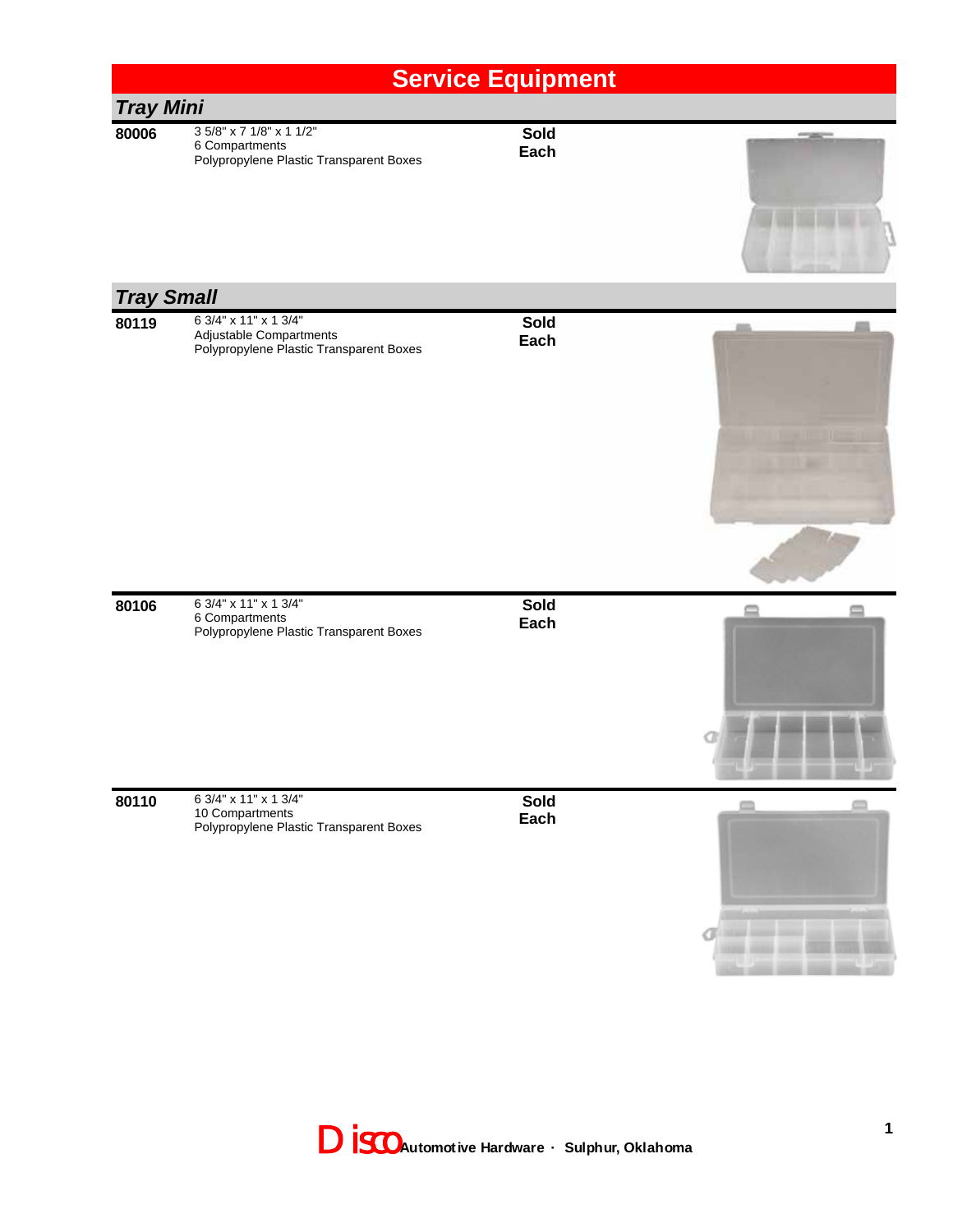|                   |                                                                                                                           | <b>Service Equipment</b> |                              |
|-------------------|---------------------------------------------------------------------------------------------------------------------------|--------------------------|------------------------------|
| <b>Tray Small</b> |                                                                                                                           |                          |                              |
| 80112             | 6 3/4" x 11" x 1 3/4"<br>12 Compartments<br>Polypropylene Plastic Transparent Boxes                                       | Sold<br>Each             |                              |
| 80118             | 6 3/4" x 11" x 1 3/4"<br>18 Compartments<br>Polypropylene Plastic Transparent Boxes                                       | Sold<br>Each             | <b>All Death week states</b> |
| <b>Tray Large</b> |                                                                                                                           |                          |                              |
| 80120             | 21 Hole with Latches 3 1/8" High<br>18 1/4" Wide 12 1/4" Deep<br>Large Right Hole Used For Tool Storage<br>Use with 80320 | <b>Sold</b><br>Each      |                              |
| 80123             | 24 Hole with Latches<br>3 1/8" High<br>18 1/4" Wide 12 1/4" Deep Large Gray Plastic Tray<br>Use with 80320                | <b>Sold</b><br>Each      |                              |

Disco **Automotive Hardware · Sulphur, Oklahoma**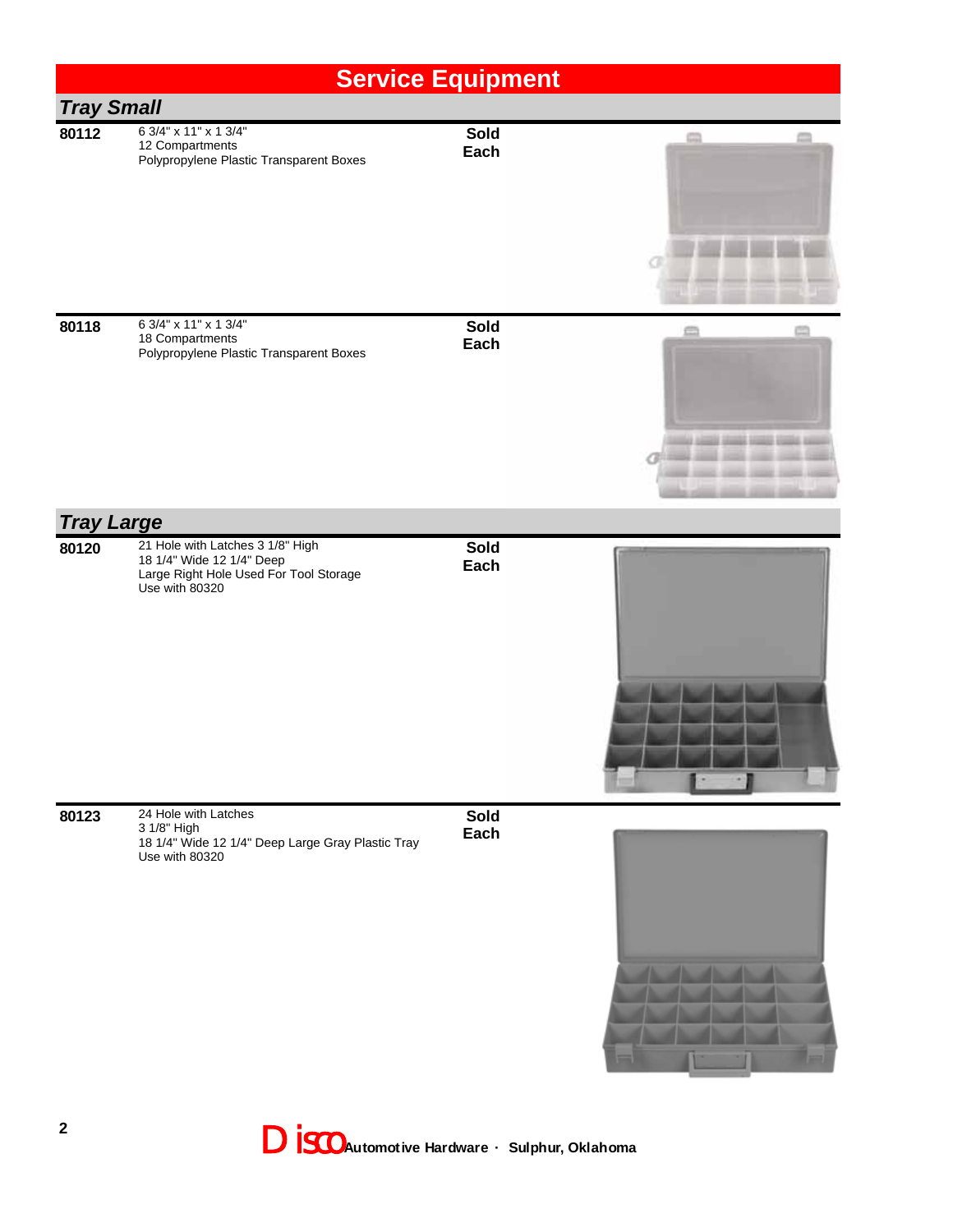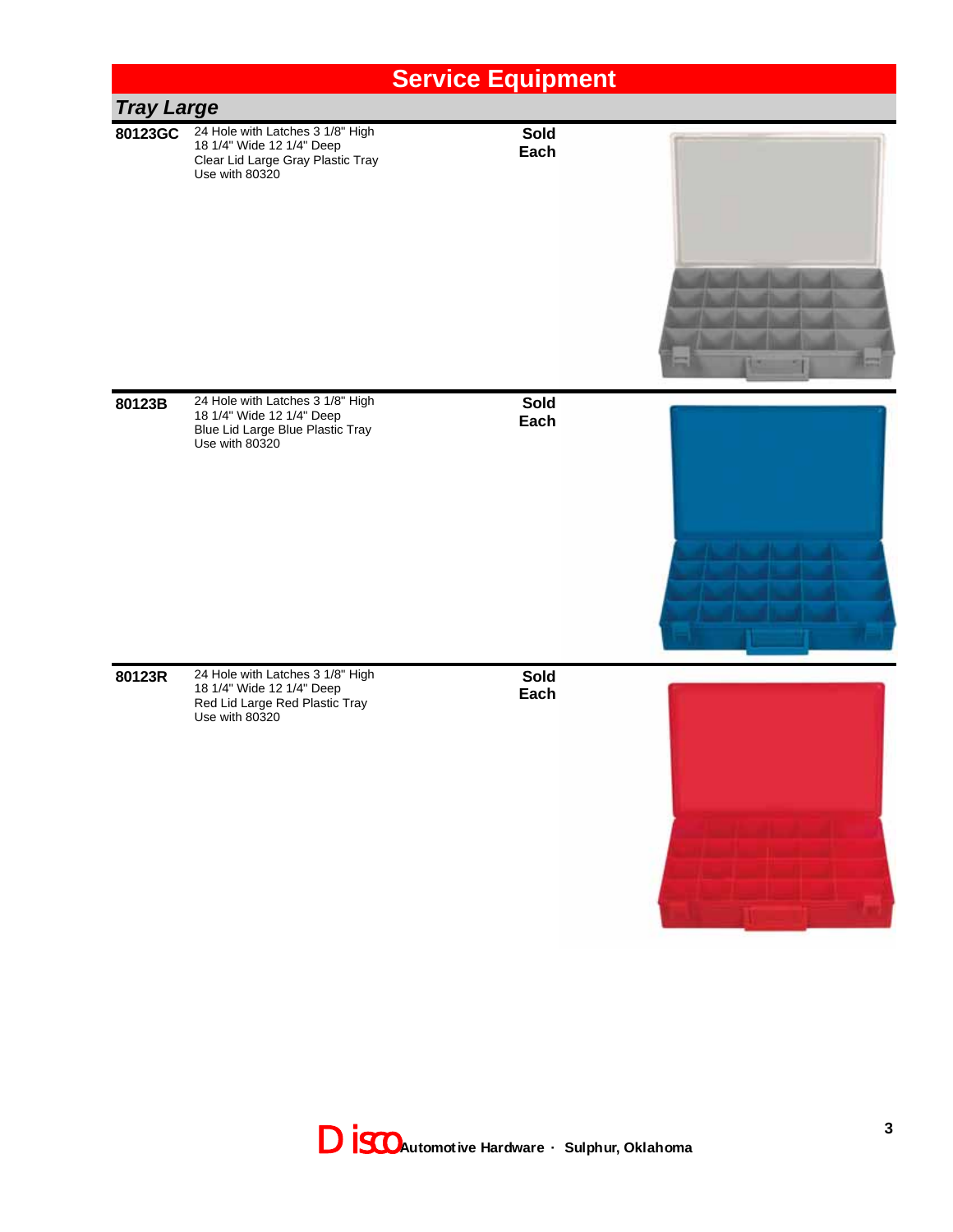|                   |                                                                                                                                 | <b>Service Equipment</b> |        |
|-------------------|---------------------------------------------------------------------------------------------------------------------------------|--------------------------|--------|
| <b>Tray Large</b> |                                                                                                                                 |                          |        |
| 80123YC           | 24 Hole with Latches 3 1/8" High<br>18 1/4" Wide 12 1/4" Deep<br>Clear Lid Large Yellow Plastic Tray<br>Use with 80320          | <b>Sold</b><br>Each      |        |
| 80122             | 24 Holes with out Lid & Latches<br>3 1/8" High<br>18 1/4" Wide 12 1/4" Deep Large Gray Plastic Tray<br>Use with 80320           | <b>Sold</b><br>Each      | ٠<br>۰ |
| 80132GC           | 32 Hole Adjustable With Latches 3 1/8" High<br>18 1/4" Wide 12 1/4" Deep<br>Clear Lid Large Gray Plastic Tray<br>Use with 80320 | <b>Sold</b><br>Each      |        |

**All Library** 

<u>the community of the second se</u>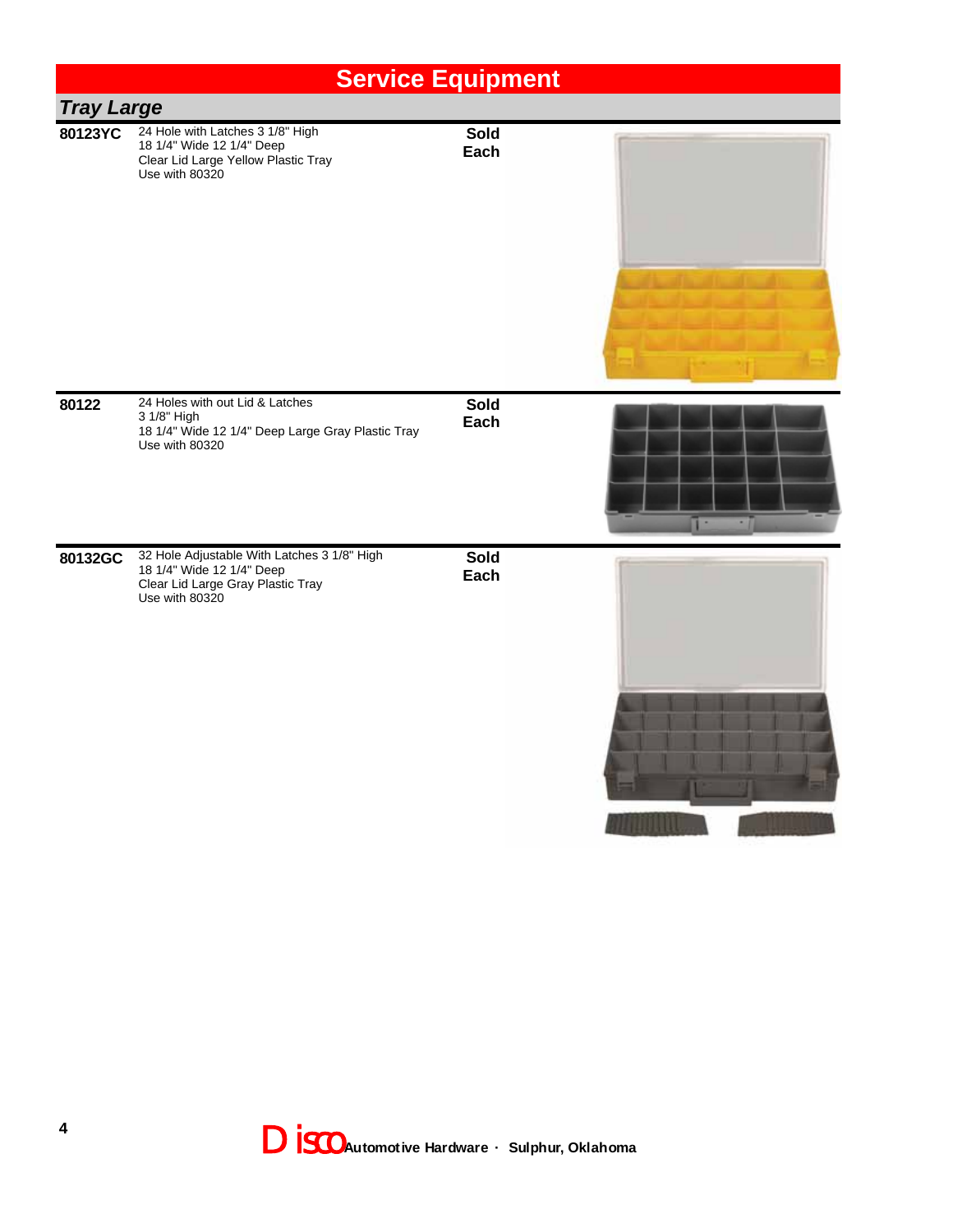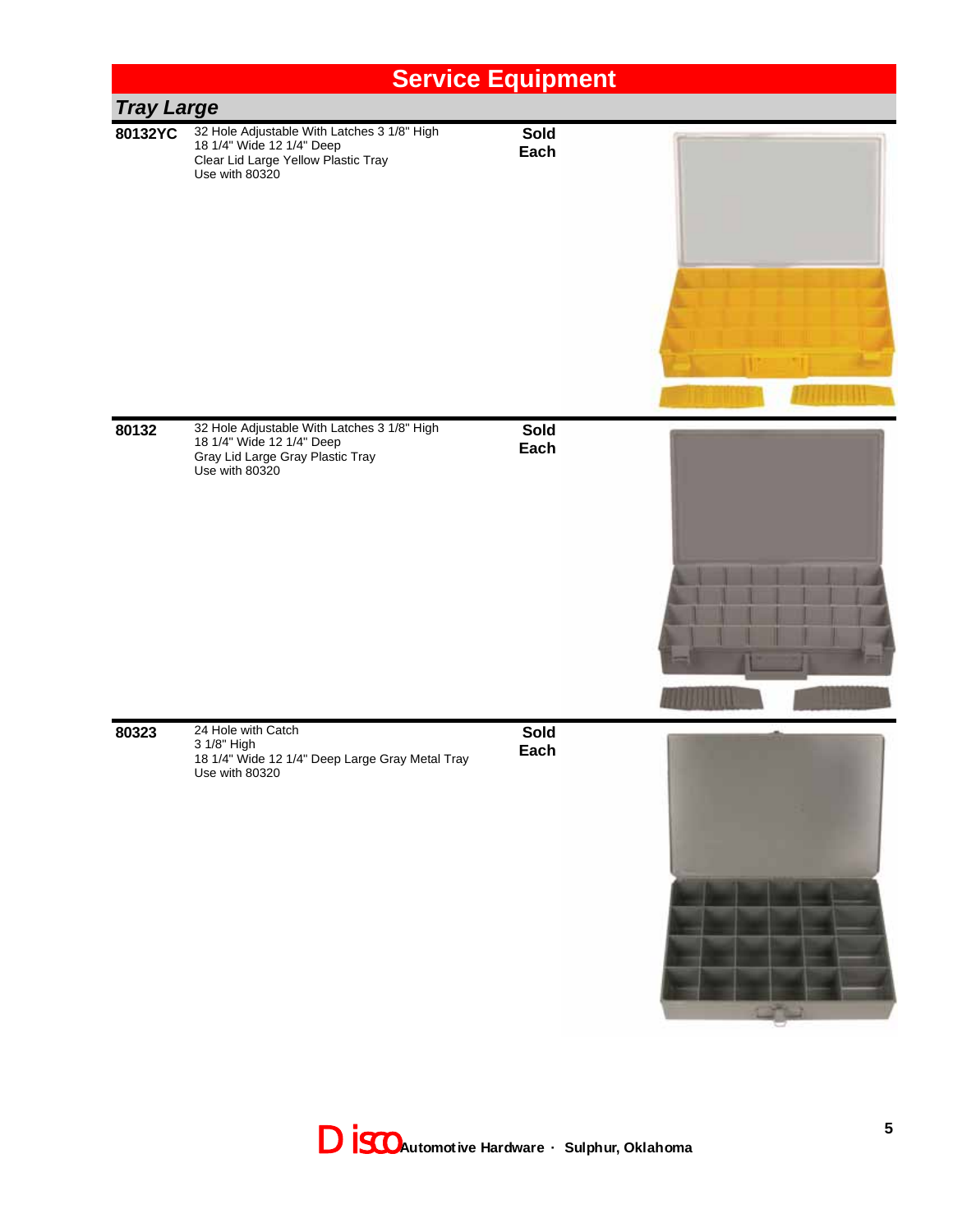|       |                                                                                             | <b>Service Equipment</b> |  |
|-------|---------------------------------------------------------------------------------------------|--------------------------|--|
|       | <b>Tray Dividers</b>                                                                        |                          |  |
| 80133 | 2 3/4" x 2 1/2"<br>(10 Dividers Per Set)<br><b>Gray Dividers</b><br>Use with 80132, 80132GC | 1 Set                    |  |
|       | <b>Tray Handle</b>                                                                          |                          |  |
| 80121 | <b>Gray Plastic</b><br>Cover, Screws, Nuts & Handle<br>for Large Style Plastic Trays        | Sold<br>Each             |  |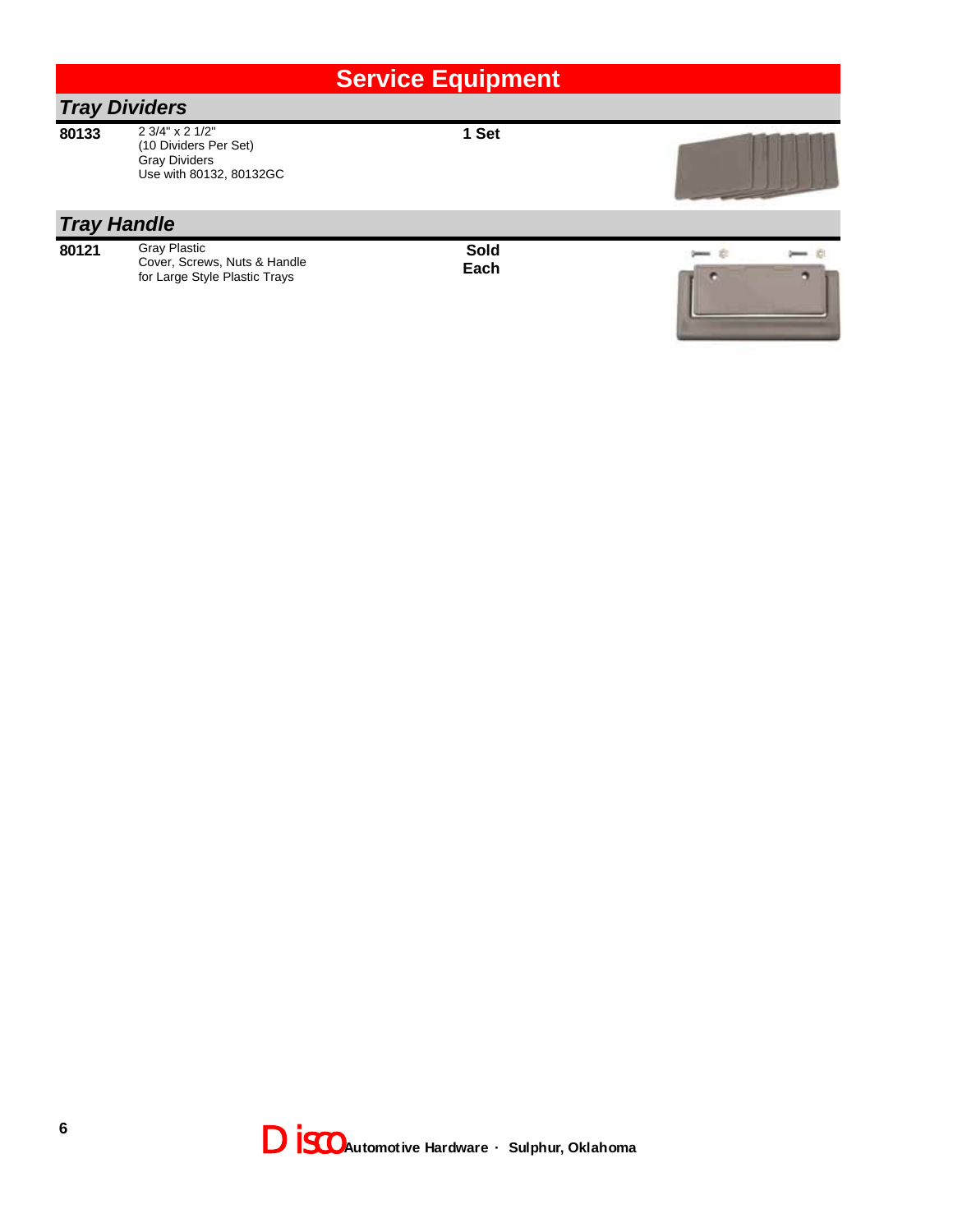|       | <b>Base Stands &amp; Slider</b>                                                                                                                           |                     |           |
|-------|-----------------------------------------------------------------------------------------------------------------------------------------------------------|---------------------|-----------|
| 80320 | 20 1/4" Length X 12 3/4" Width 14 3/4" Height<br>Gray Finish Holds 4 Trays<br>Large Metal Slider Use With # 80123 or # 80323<br>Use with # 80123 or 80323 | <b>Sold</b><br>Each |           |
| 80357 | 20 1/2" L x 13" W x 3 1/2" 4" Height<br><b>Gray Finish</b><br>Metal Slider Base Stand Use With # 80320                                                    | Sold<br>Each        |           |
| 80354 | 20 1/4 L X 12 3/4 W 15" Height<br><b>Gray Finish</b><br>Metal Slider Stand Use With # 80320<br>Use with 80320                                             | <b>Sold</b><br>Each |           |
|       | <b>Bolt Bin &amp; Stand</b>                                                                                                                               |                     |           |
|       |                                                                                                                                                           |                     |           |
| 80353 | 12" Base Height<br>12" x 35 1/2" Base Size<br>Gray Finish Metal Bolt Bin Stand<br>Use with 80341                                                          |                     | Sold Each |
| 80356 | 4" Base Height<br>12" x 35 1/2" Base Size<br>Gray Finish Metal Bolt Bin Stand<br>Use with 80341                                                           |                     | Sold Each |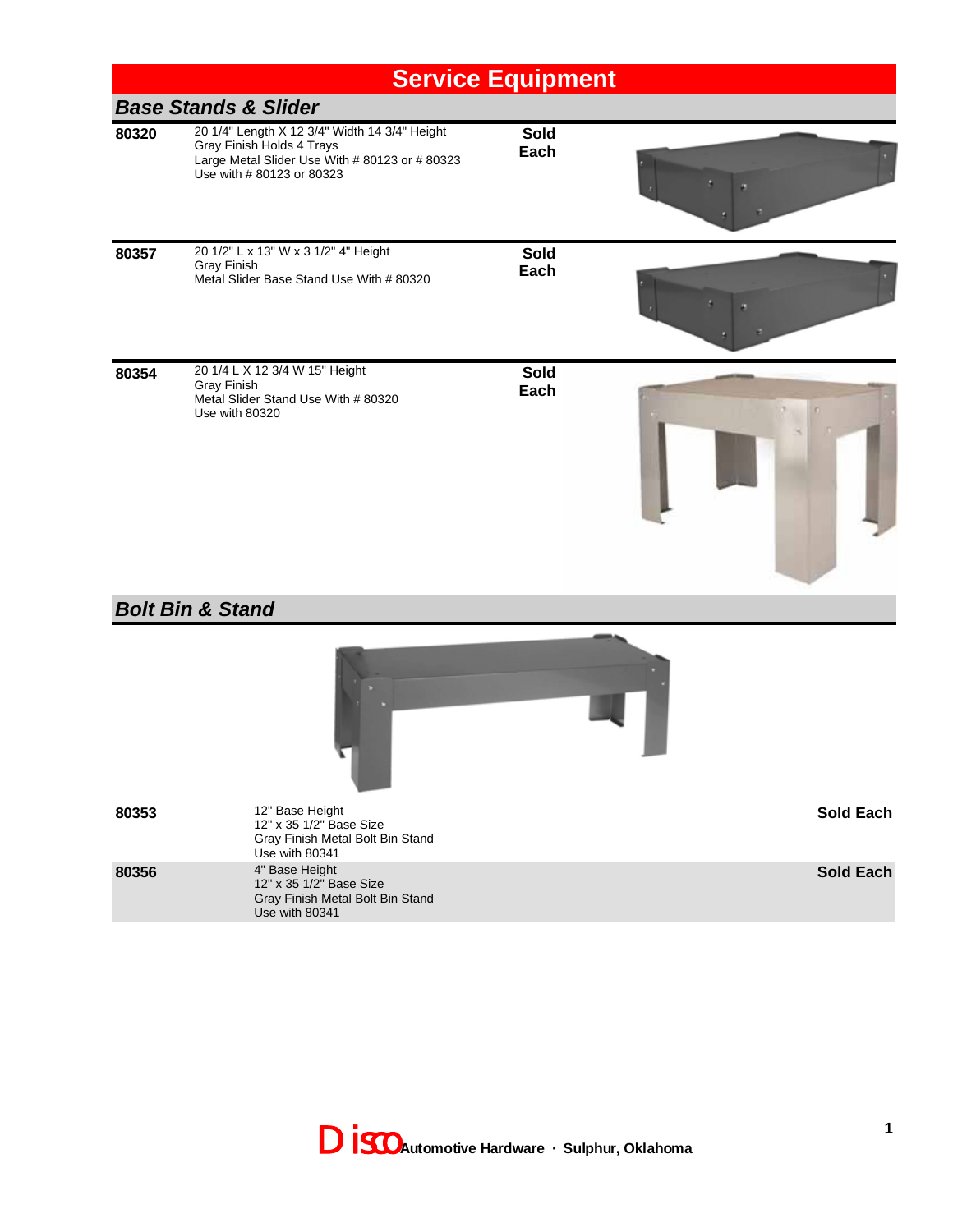

**80144** 13 1/2" Length Mounts on Right Side of Cabinet Bright Zinc Finish Use With # 80320 Locking Hinge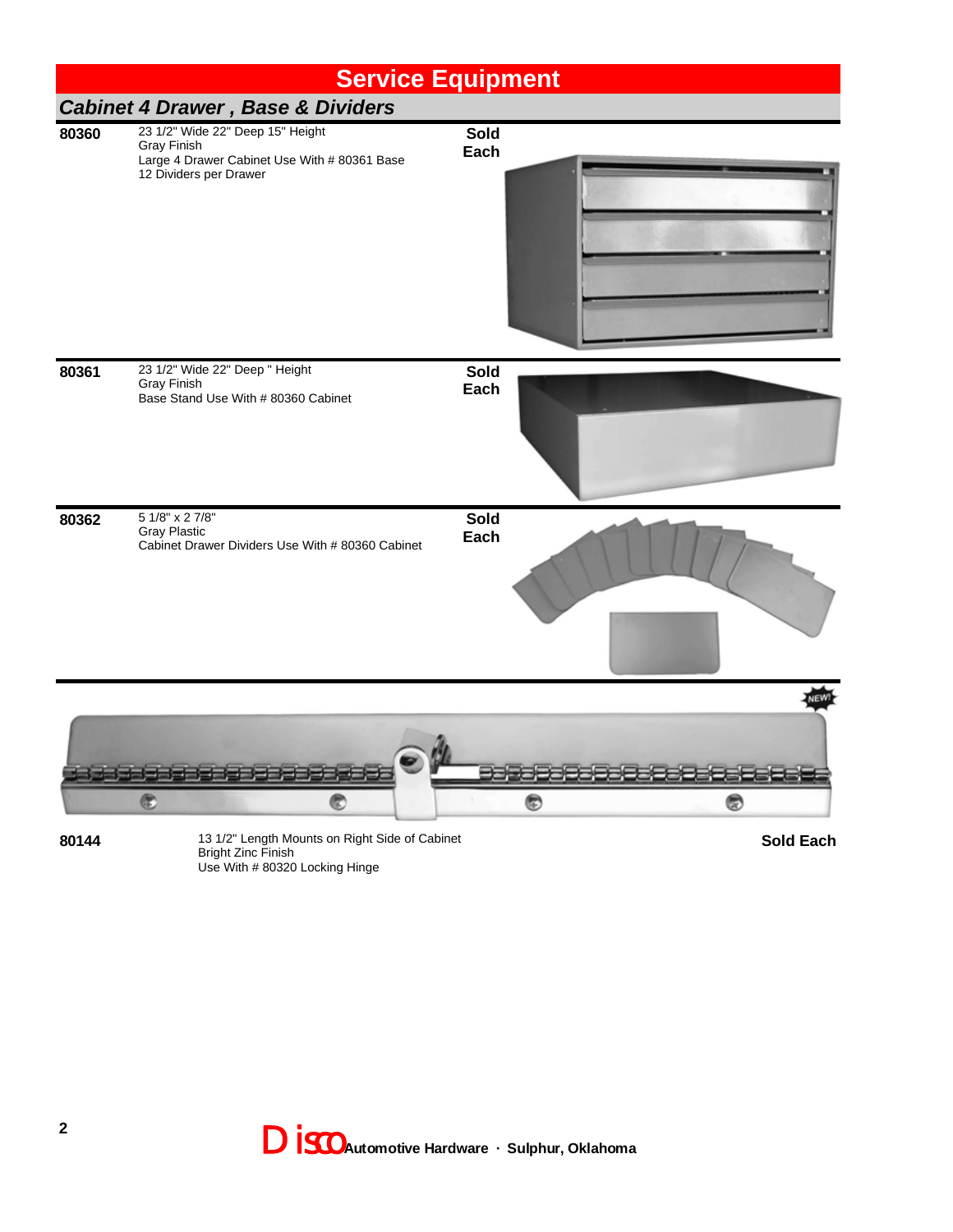#### *Cabinet 4 Drawer , Base & Dividers*



**80363** 15" Length Mounts on Front of Cabinet<br>Gray Finish Use With # 80360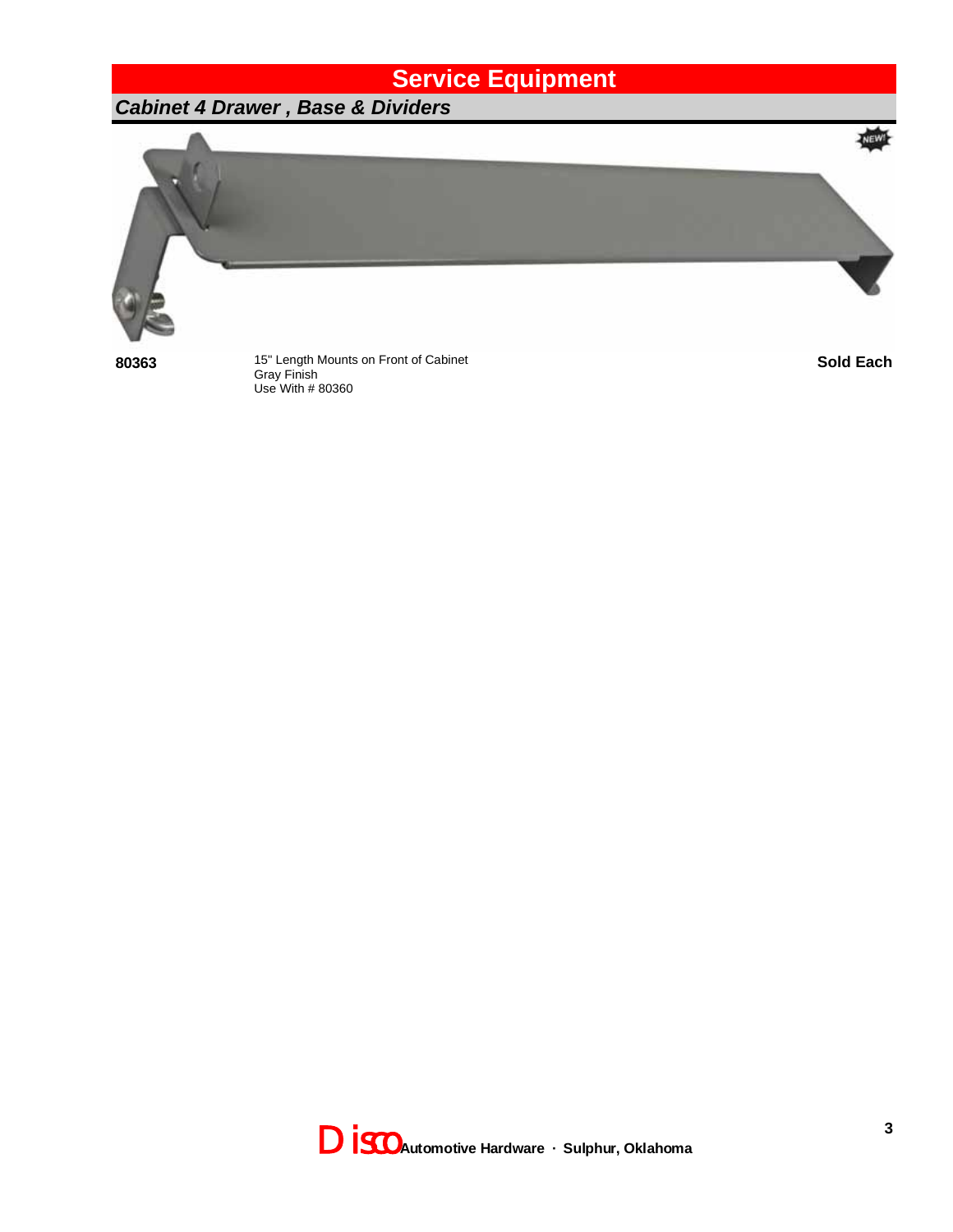#### *Cabinet Small Metal*

**80352** 11 1/4" L X 6 3/4" W 10 3/4" High Gray Finish Small Metal Cabinet Use with 80106, 80112 & 80119

**Sold Each**



#### *Storage Cabinet*

**80321** 26 3/4" High 19" Wide x 4" Deep 32 Hole Tray 22 Ga. Steel Frame Black Baked Enamel Storage Cabinet

**Sold Each**



#### *Base Stands & Slider*

| 80320 | 20 1/4" Length X 12 3/4" Width 14 3/4" Height<br>Gray Finish Holds 4 Trays<br>Large Metal Slider Use With # 80123 or # 80323<br>Use with # 80123 or 80323 | Sold<br>Each |  |
|-------|-----------------------------------------------------------------------------------------------------------------------------------------------------------|--------------|--|
| 80357 | 20 1/2" L x 13" W x 3 1/2" 4" Height<br><b>Gray Finish</b><br>Metal Slider Base Stand Use With # 80320                                                    | Sold<br>Each |  |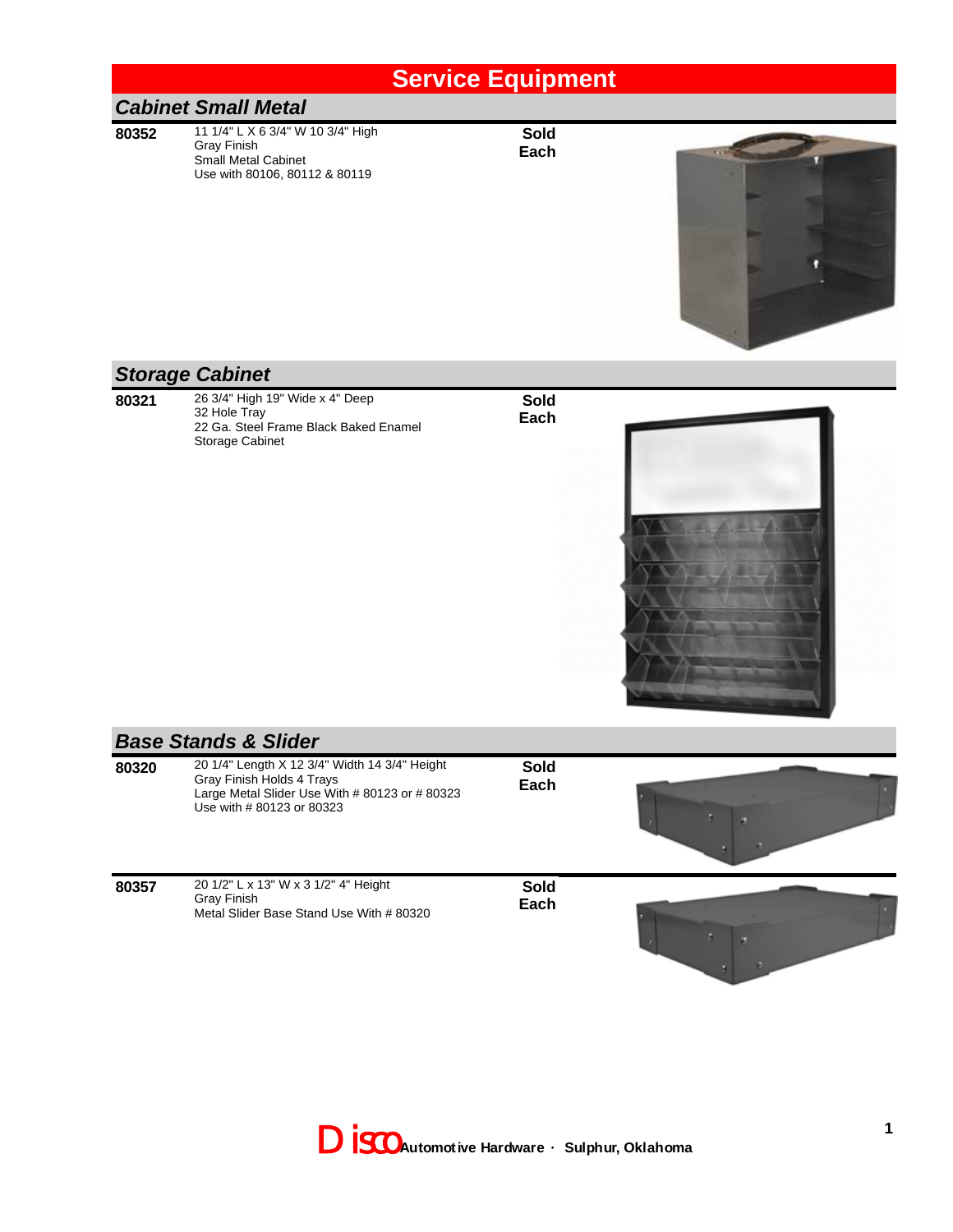# *Base Stands & Slider*

**80354** 20 1/4 L X 12 3/4 W 15" Height Gray Finish Metal Slider Stand Use With # 80320 Use with 80320

**Sold Each**



#### *Body Shop Set Up Assortment Kit*

**8400** Screws, Body Bolts, Push Ret., Hood Ins. Clips Bulbs, Rivets, U Nuts & Shims 12 Assortments Body Shop Set Up Kit

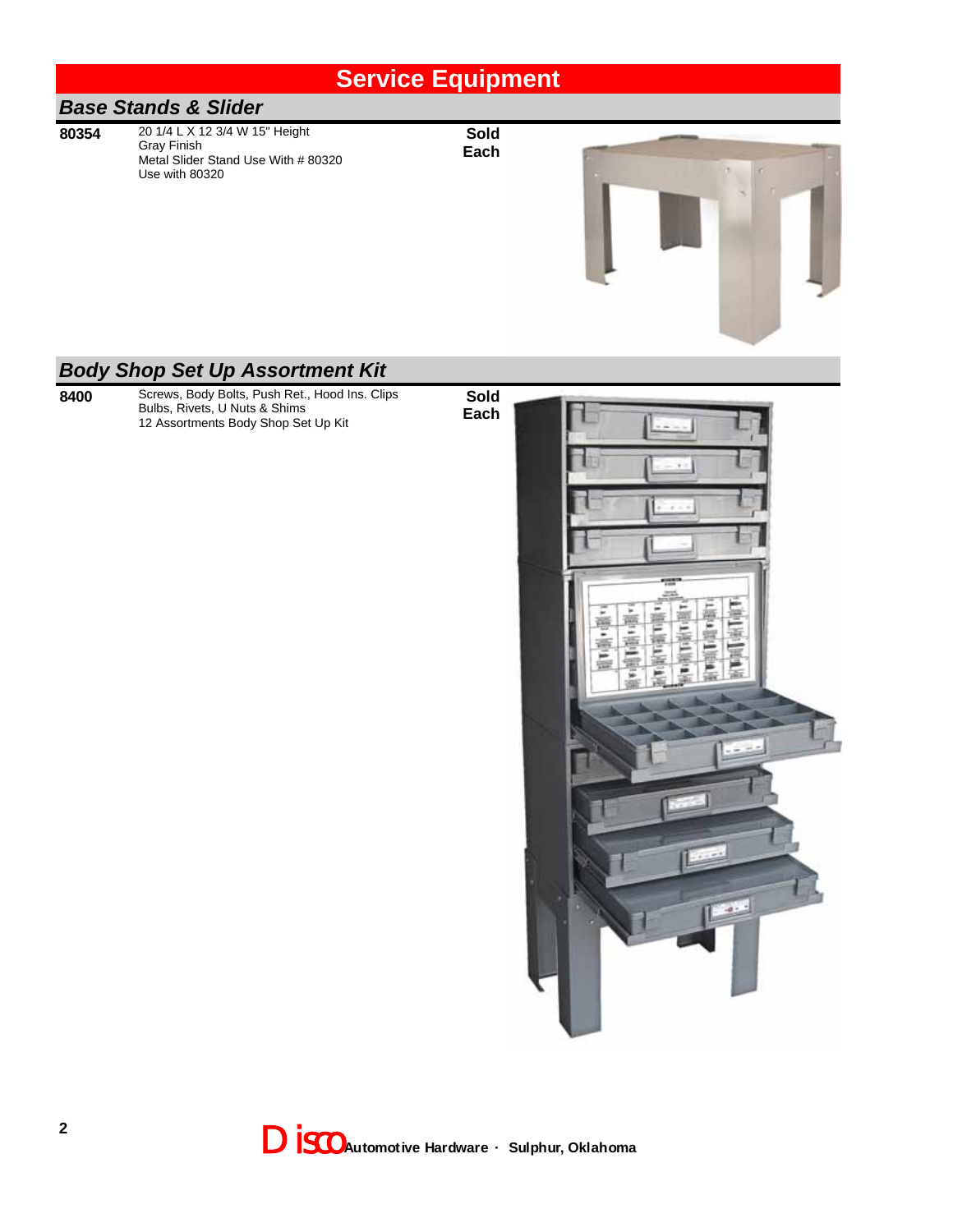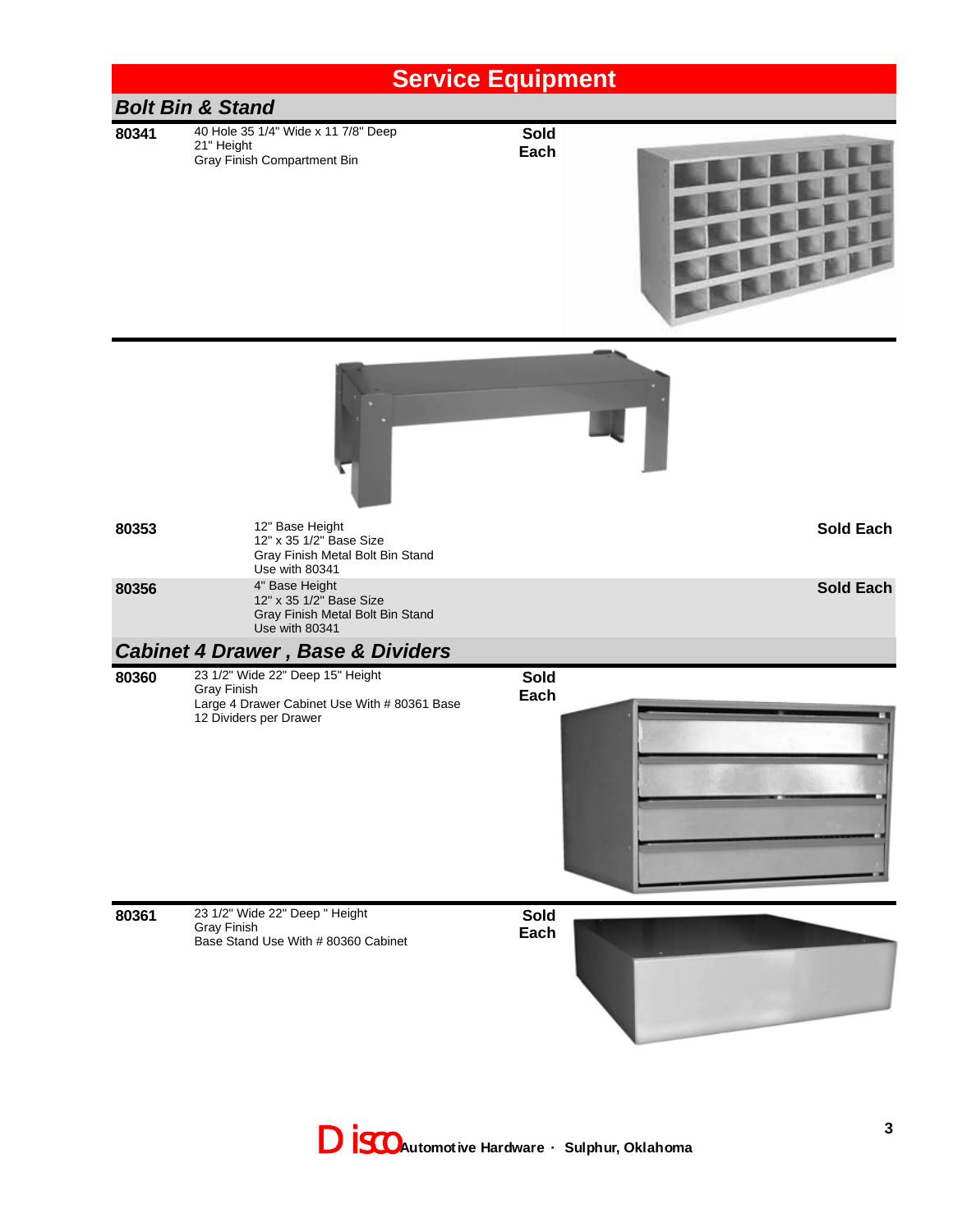

**80363** 15" Length Mounts on Front of Cabinet Gray Finish Use With # 80360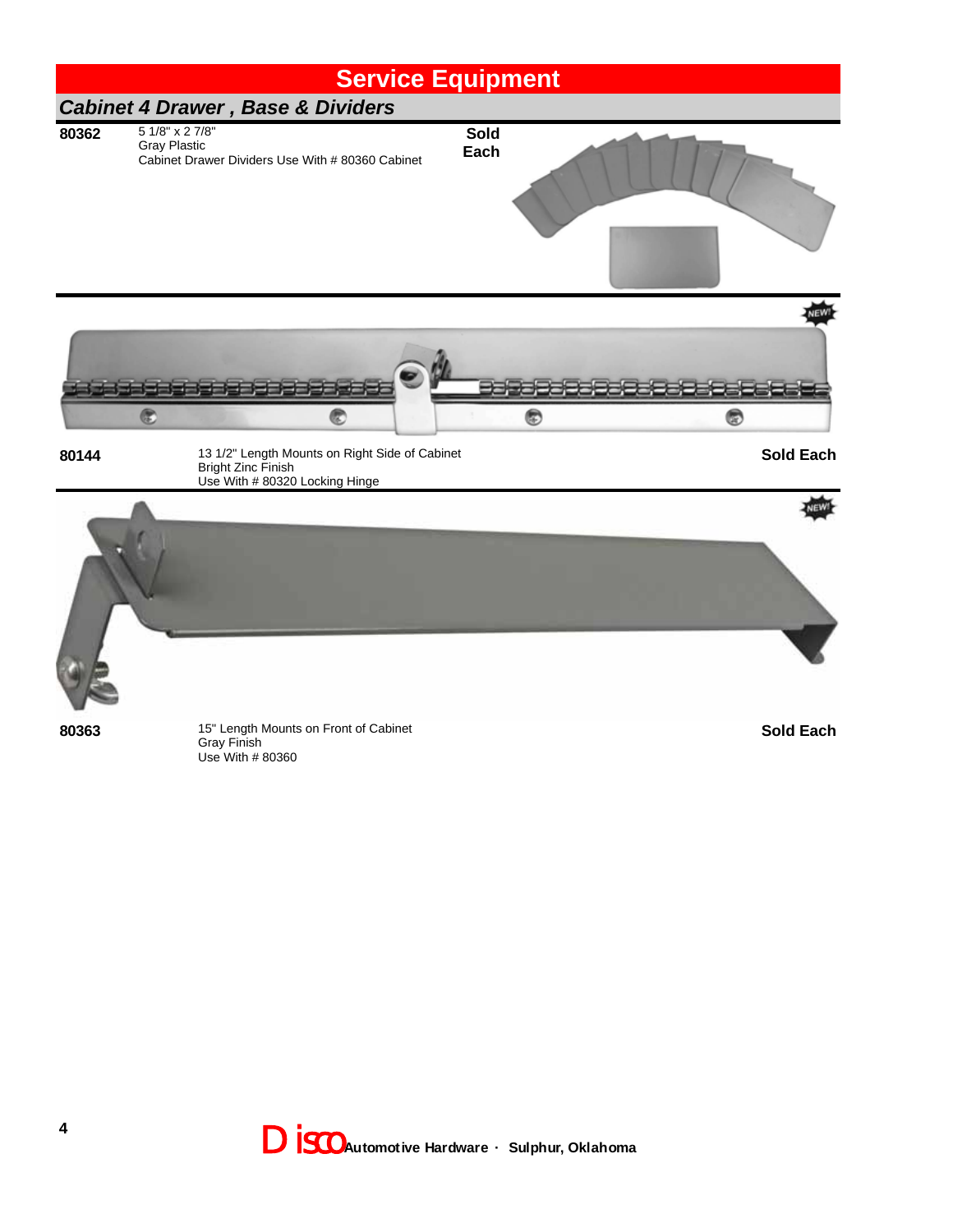**Sold Each**

#### *Complete Body Shop Fastening System*

**8410** Complete Body Shop Fastening System 12 Large 20 1/2" x 21" Drawers 6777 Total Pcs. Contains: Barrel Nuts, Body Bolts, Body Shims, Bulbs, Cotter pins, Door Panel Clips, Door Pins & Bushings, Electrical Terminals,Fuses,Headlights,Loom Clips, Pop Rivets, Push Ret., Rod End Clips,Screws,Tie Straps,"U" Nuts

**Board**<br>Wend Provide ●二,④ Server to 8<br>Pont Type<br>Resumes Hю U1 **Base Tries**<br>Pauli & Monda 土耳り á  $\mathbf{1}$  o and tells<br>Panel Search<br>Palm and ٨ **STATISTICS** Select Philips &<br>The Seat Fire: **Contract Profit Prof**  $5 - 000$ ÷ ....  $\frac{1}{2}$ 瓶 -55  $\frac{1}{2} \left( \frac{1}{2} \right)^{2} \left( \frac{1}{2} \right)^{2} \left( \frac{1}{2} \right)^{2}$  $\begin{array}{c} \mathcal{L}_{\mathcal{M}}(\mathcal{M}_{\mathcal{M}}) \\ \mathcal{L}_{\mathcal{M}}(\mathcal{M}_{\mathcal{M}}) \end{array}$ 

#### *Hose Clamp Rack*

**80134** For Clamp Sizes 4 - 36 Will stand on a table or can be mounted to a wall Black Finish Hose Clamp Rack

**Sold Each**

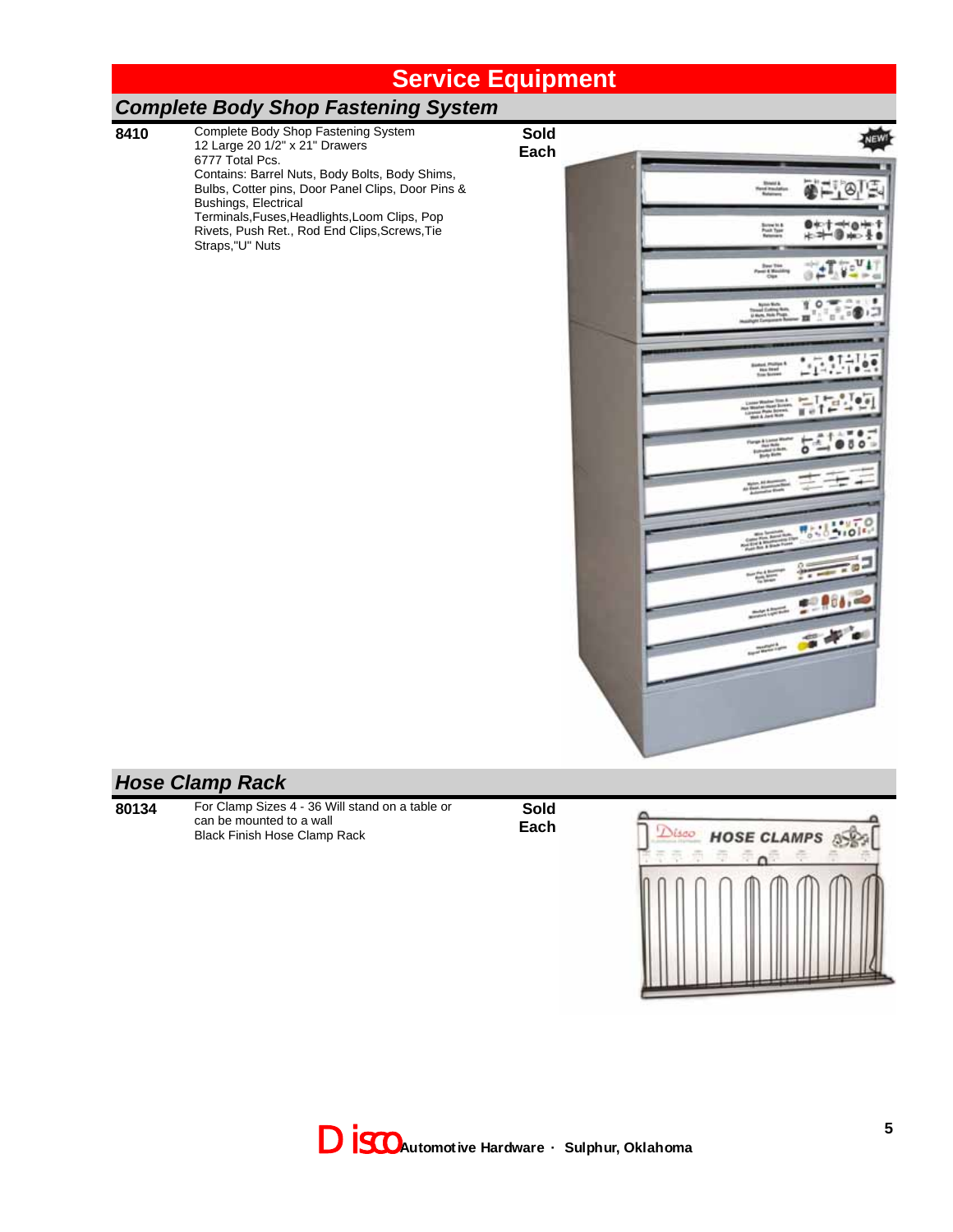#### *Bin Box Corrugated*



| 10704                                   | 2" Across Front 12" Deep 4 1/2" Height White Cardboard Bin Storage Boxes  | Sold Each |
|-----------------------------------------|---------------------------------------------------------------------------|-----------|
| 10705                                   | 4" Across Front 12" Deep 4 1/2" Height White Cardboard Bin Storage Boxes  | Sold Each |
| 10706                                   | 6" Across Front 12" Deep 4 1/2" Height White Cardboard Bin Storage Boxes  | Sold Each |
| 10707                                   | 8" Across Front 12" Deep 4 1/2" Height White Cardboard Bin Storage Boxes  | Sold Each |
| 10708                                   | 10" Across Front 12" Deep 4 1/2" Height White Cardboard Bin Storage Boxes | Sold Each |
| 10709                                   | 12" Across Front 12" Deep 4 1/2" Height White Cardboard Bin Storage Boxes | Sold Each |
| $\bigcap$ $\bigcap$ $\bigcap$ $\bigcap$ |                                                                           |           |

**Sold Each**

#### *Gondola*

**80140** 54" High 19" Base Peg Board Backing Beige Finish Gondola With Back Use with # 8010 & 8011 (Must Be Shipped Freight)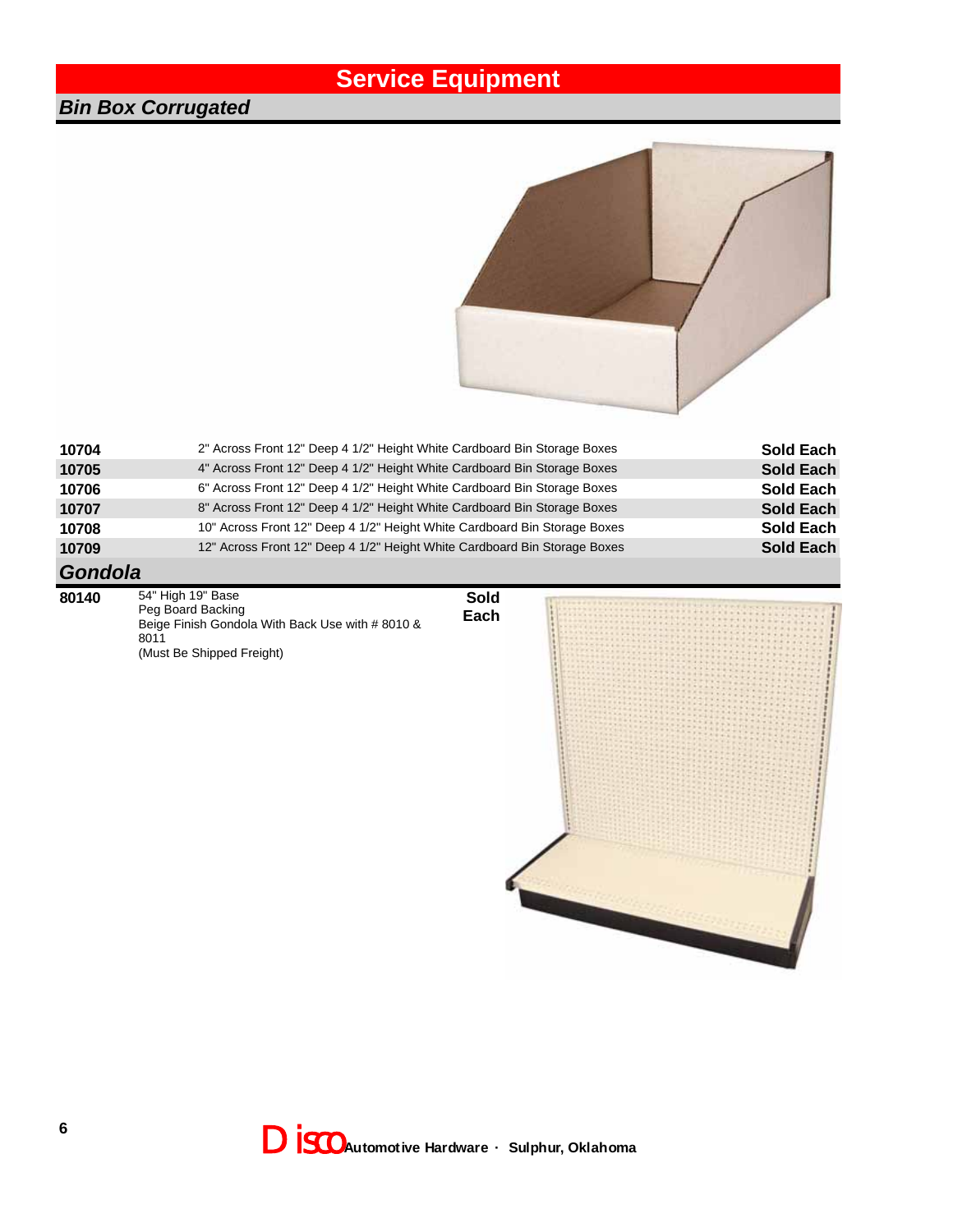#### *Cabinet Small Metal*

**80352** 11 1/4" L X 6 3/4" W 10 3/4" High Gray Finish Small Metal Cabinet Use with 80106, 80112 & 80119

**Sold Each**



#### *Storage Cabinet*

**80321** 26 3/4" High 19" Wide x 4" Deep 32 Hole Tray 22 Ga. Steel Frame Black Baked Enamel Storage Cabinet



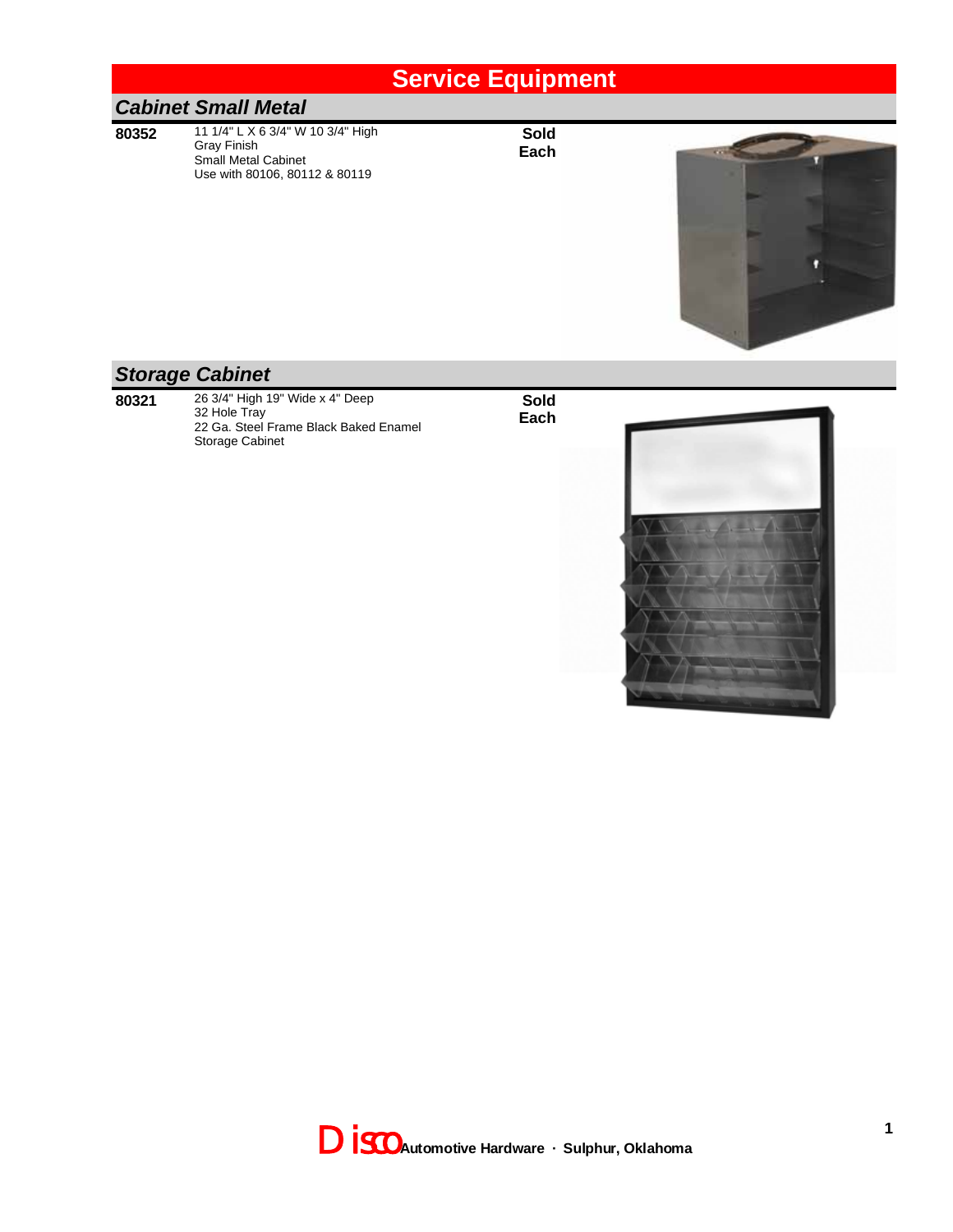|      | <b>Service Equipment</b>                                                                                                                              |                     |  |
|------|-------------------------------------------------------------------------------------------------------------------------------------------------------|---------------------|--|
|      | <b>Body Shop Set Up Assortment Kit</b>                                                                                                                |                     |  |
| 8400 | Screws, Body Bolts, Push Ret., Hood Ins. Clips<br>Bulbs, Rivets, U Nuts & Shims<br>12 Assortments Body Shop Set Up Kit<br><b>Bolt Bin &amp; Stand</b> | <b>Sold</b><br>Each |  |
|      |                                                                                                                                                       |                     |  |

**80341** 40 Hole 35 1/4" Wide x 11 7/8" Deep 21" Height Gray Finish Compartment Bin



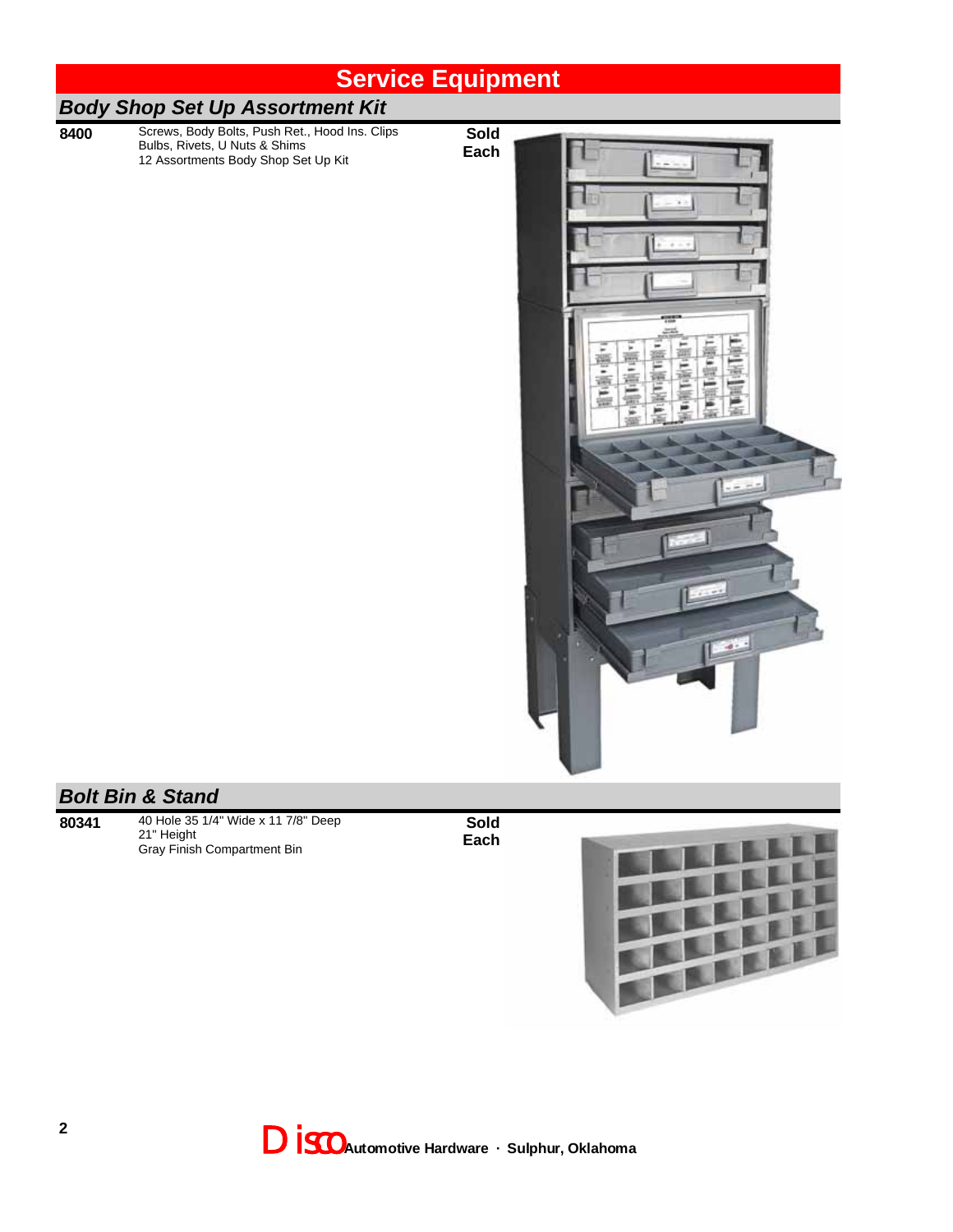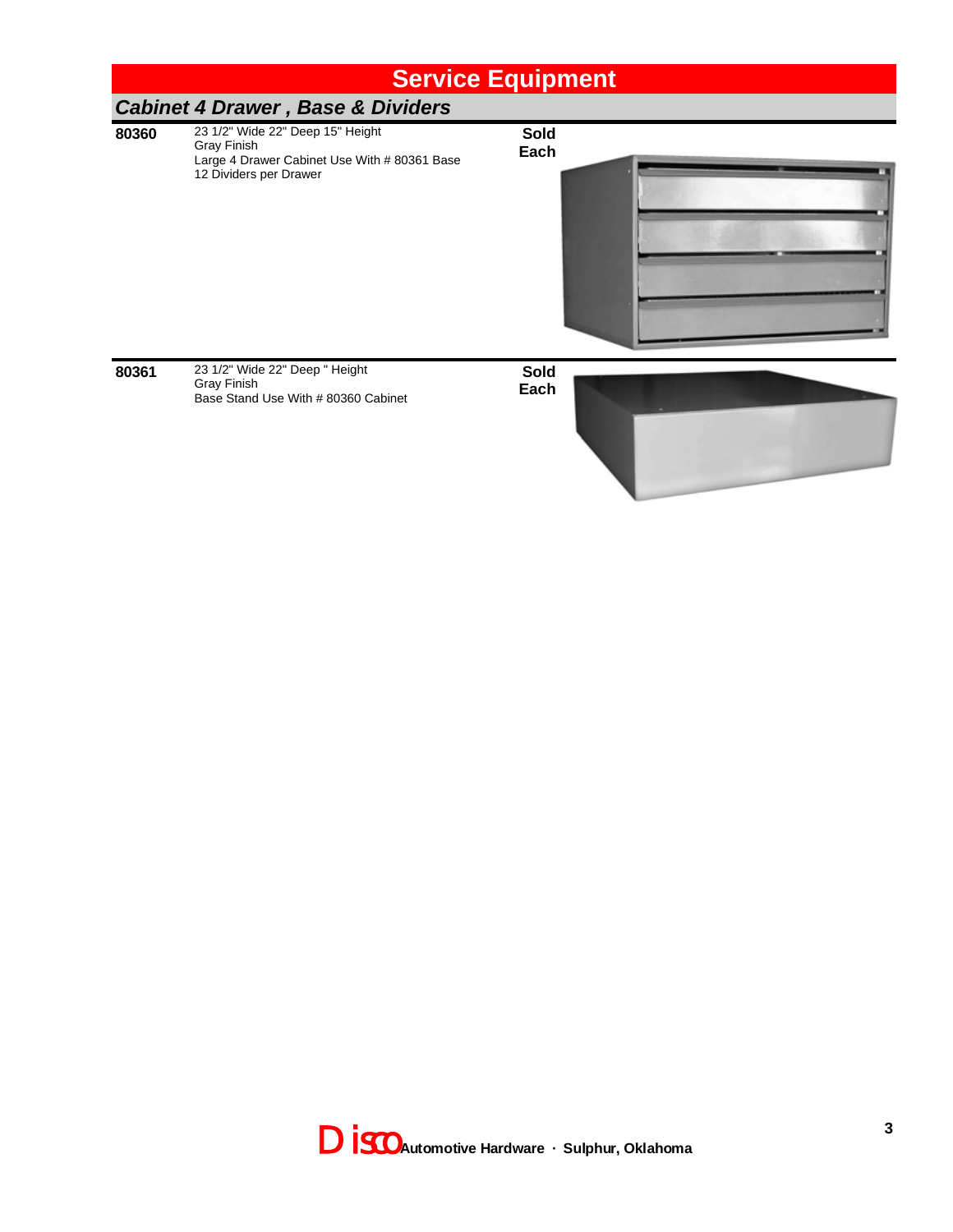**Sold Each**

#### *Complete Body Shop Fastening System*

**8410** Complete Body Shop Fastening System 12 Large 20 1/2" x 21" Drawers 6777 Total Pcs. Contains: Barrel Nuts, Body Bolts, Body Shims, Bulbs, Cotter pins, Door Panel Clips, Door Pins & Bushings, Electrical Terminals,Fuses,Headlights,Loom Clips, Pop Rivets, Push Ret., Rod End Clips,Screws,Tie Straps,"U" Nuts

**Branch**<br>Wang Practat 좋드, 이다 Screen to 4<br>Post Type HS. U1  $\frac{1}{2}$  $\frac{3}{2} \frac{1}{1000} \frac{3}{5} \frac{3}{1000}$ 10 × bruti **Sindical Photo**<br>This Street<br>Thus Score 'n u e  $-1$  $000$ ೯೬ 즢 aggester.  $101$ 4N -55 P O S  $\frac{1}{2} \left( \frac{1}{2} \right)^{\frac{1}{2}} \left( \frac{1}{2} \right)^{\frac{1}{2}} \left( \frac{1}{2} \right)^{\frac{1}{2}} \left( \frac{1}{2} \right)^{\frac{1}{2}} \left( \frac{1}{2} \right)^{\frac{1}{2}} \left( \frac{1}{2} \right)^{\frac{1}{2}} \left( \frac{1}{2} \right)^{\frac{1}{2}} \left( \frac{1}{2} \right)^{\frac{1}{2}} \left( \frac{1}{2} \right)^{\frac{1}{2}} \left( \frac{1}{2} \right)^{\frac{1}{2}} \left( \frac{1}{2} \right)^$  $\frac{1}{\sqrt{2}}\frac{\partial^2}{\partial x^2}+\frac{1}{2}\frac{\partial^2}{\partial x^2}+\frac{1}{2}\frac{\partial^2}{\partial x^2}+\frac{1}{2}\frac{\partial^2}{\partial x^2}+\frac{1}{2}\frac{\partial^2}{\partial x^2}+\frac{1}{2}\frac{\partial^2}{\partial x^2}+\frac{1}{2}\frac{\partial^2}{\partial x^2}+\frac{1}{2}\frac{\partial^2}{\partial x^2}+\frac{1}{2}\frac{\partial^2}{\partial x^2}+\frac{1}{2}\frac{\partial^2}{\partial x^2}+\frac{1}{2}\frac{\partial^2}{\partial x^2}+\frac{1}{2}\$ 

#### *Hose Clamp Rack*

**80134** For Clamp Sizes 4 - 36 Will stand on a table or can be mounted to a wall Black Finish Hose Clamp Rack



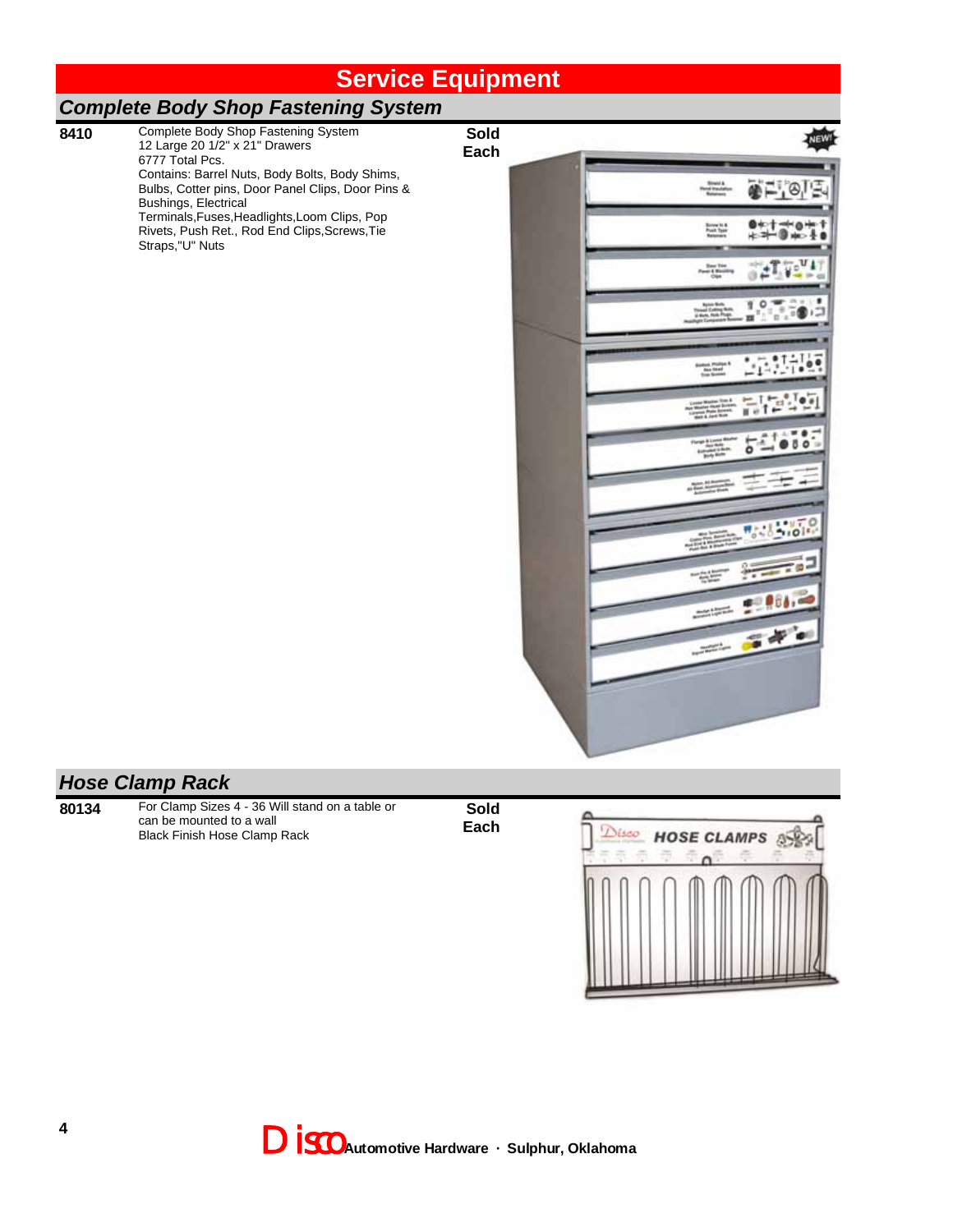#### *Bin Box Corrugated*



| 10704   | 2" Across Front 12" Deep 4 1/2" Height White Cardboard Bin Storage Boxes  | <b>Sold Each</b> |
|---------|---------------------------------------------------------------------------|------------------|
| 10705   | 4" Across Front 12" Deep 4 1/2" Height White Cardboard Bin Storage Boxes  | <b>Sold Each</b> |
| 10706   | 6" Across Front 12" Deep 4 1/2" Height White Cardboard Bin Storage Boxes  | <b>Sold Each</b> |
| 10707   | 8" Across Front 12" Deep 4 1/2" Height White Cardboard Bin Storage Boxes  | <b>Sold Each</b> |
| 10708   | 10" Across Front 12" Deep 4 1/2" Height White Cardboard Bin Storage Boxes | <b>Sold Each</b> |
| 10709   | 12" Across Front 12" Deep 4 1/2" Height White Cardboard Bin Storage Boxes | <b>Sold Each</b> |
| $O - 4$ |                                                                           |                  |

#### *Gondola*

- **80140** 54" High 19" Base Peg Board Backing Beige Finish Gondola With Back Use with # 8010 & 8011 (Must Be Shipped Freight)
- **Sold Each**



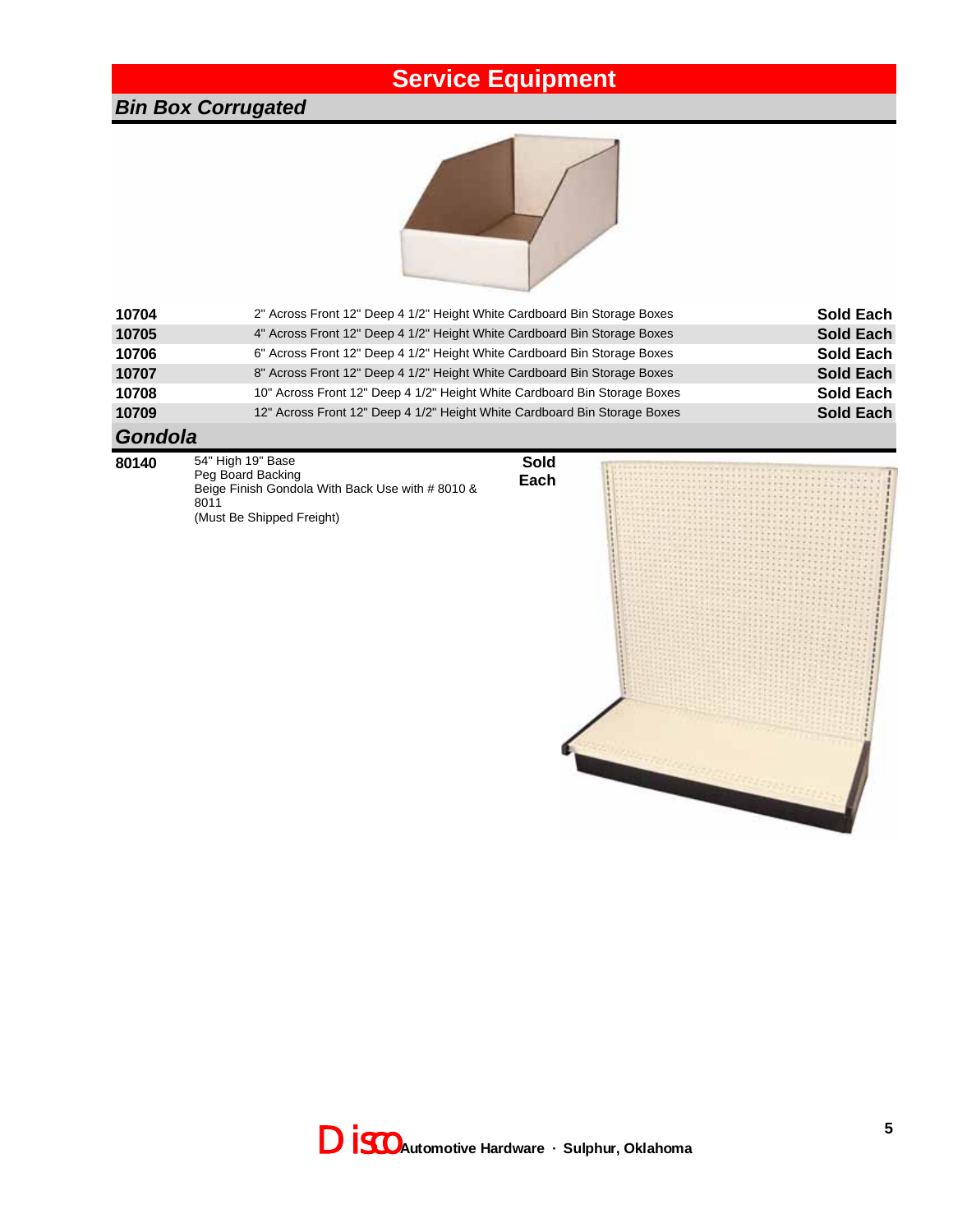

**80123** 24 Hole with Latches 3 1/8" High 18 1/4" Wide 12 1/4" Deep Large Gray Plastic Tray Use with 80320

**Sold Each**



**80123GC** 24 Hole with Latches 3 1/8" High 18 1/4" Wide 12 1/4" Deep Clear Lid Large Gray Plastic Tray Use with 80320

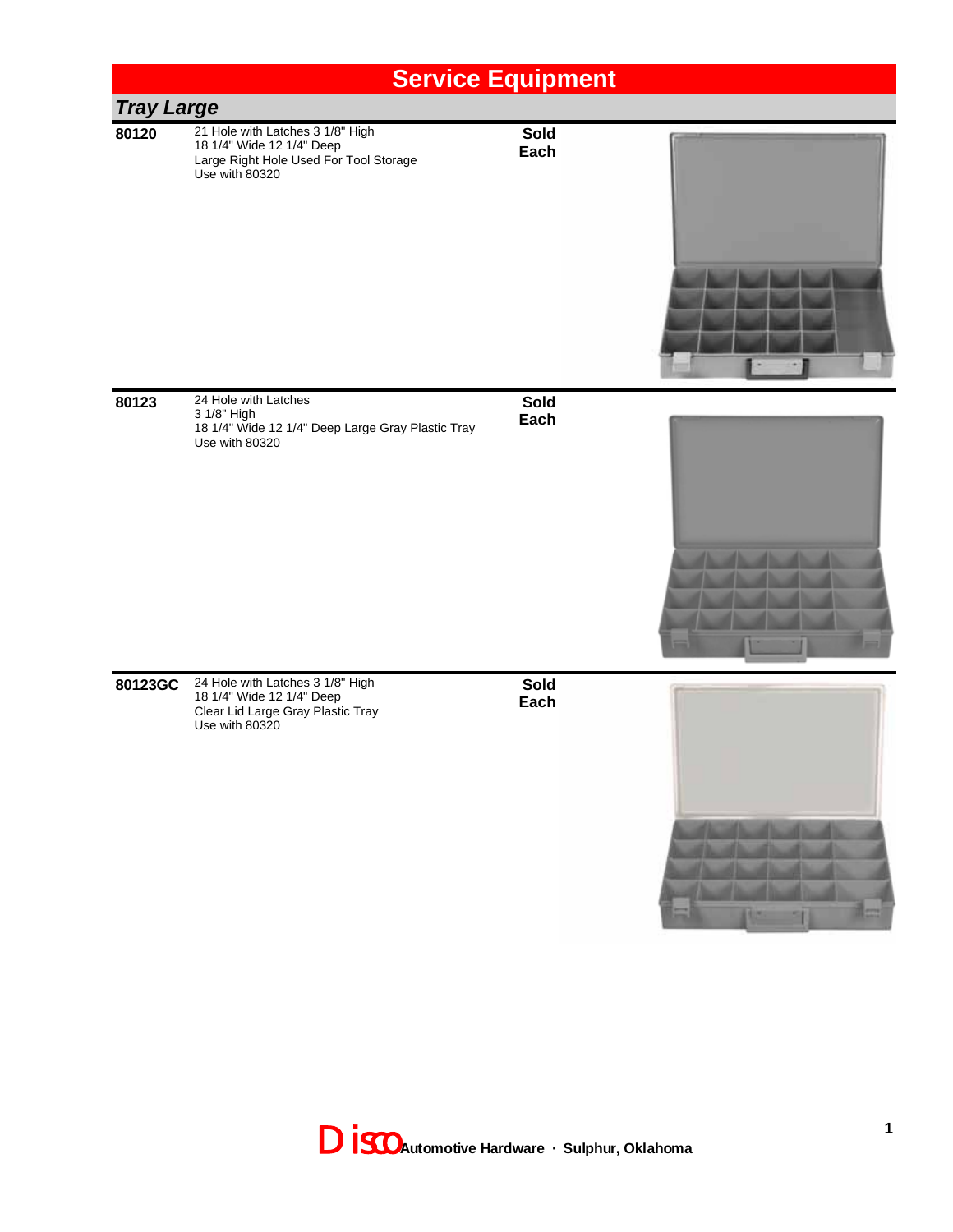|                   |                                                                                                                        | <b>Service Equipment</b> |  |
|-------------------|------------------------------------------------------------------------------------------------------------------------|--------------------------|--|
| <b>Tray Large</b> |                                                                                                                        |                          |  |
| 80123B            | 24 Hole with Latches 3 1/8" High<br>18 1/4" Wide 12 1/4" Deep<br>Blue Lid Large Blue Plastic Tray<br>Use with 80320    | Sold<br>Each             |  |
| 80123R            | 24 Hole with Latches 3 1/8" High<br>18 1/4" Wide 12 1/4" Deep<br>Red Lid Large Red Plastic Tray<br>Use with 80320      | <b>Sold</b><br>Each      |  |
| 80123YC           | 24 Hole with Latches 3 1/8" High<br>18 1/4" Wide 12 1/4" Deep<br>Clear Lid Large Yellow Plastic Tray<br>Use with 80320 | <b>Sold</b><br>Each      |  |
| 80122             | 24 Holes with out Lid & Latches<br>3 1/8" High<br>18 1/4" Wide 12 1/4" Deep Large Gray Plastic Tray<br>Use with 80320  | Sold<br>Each             |  |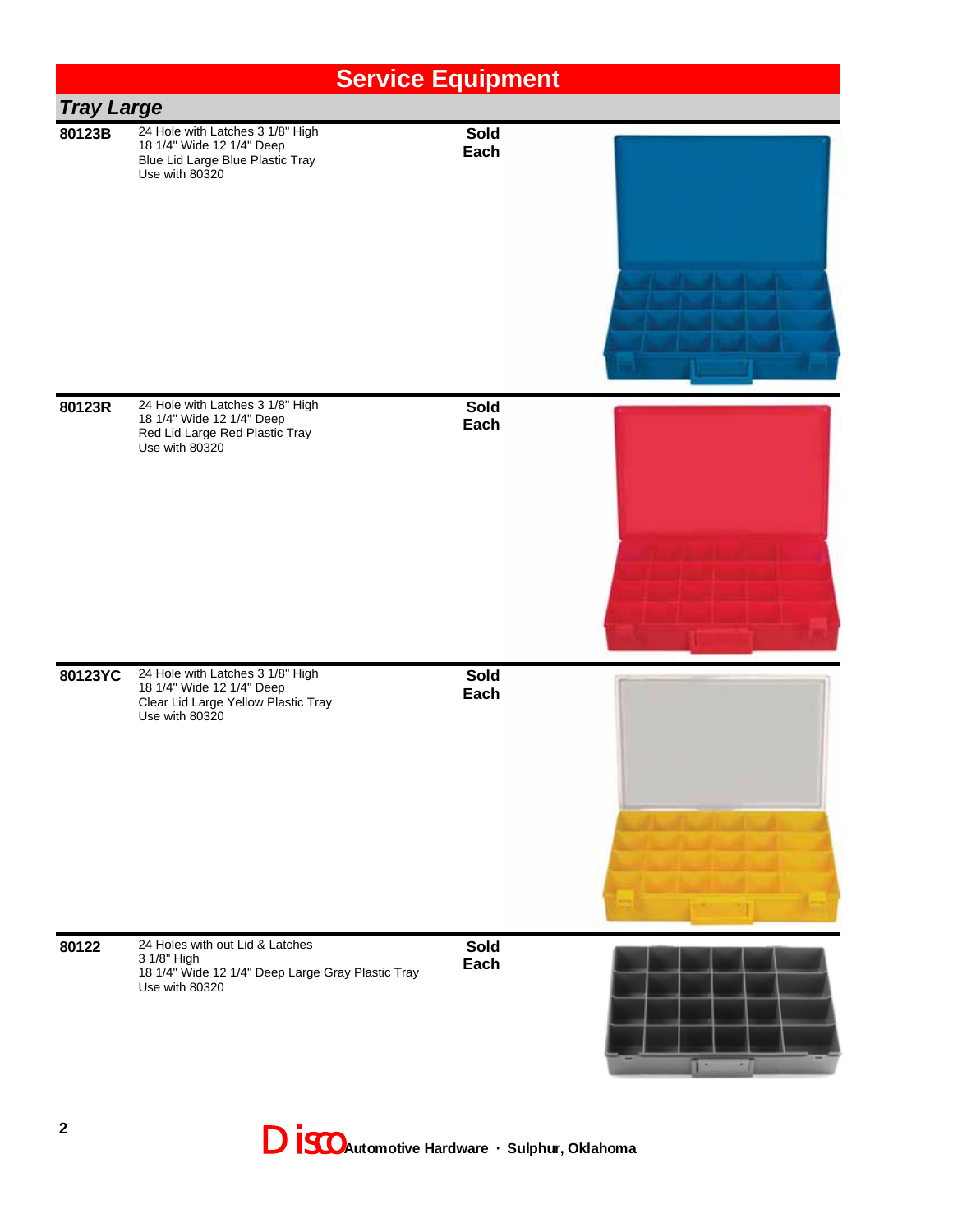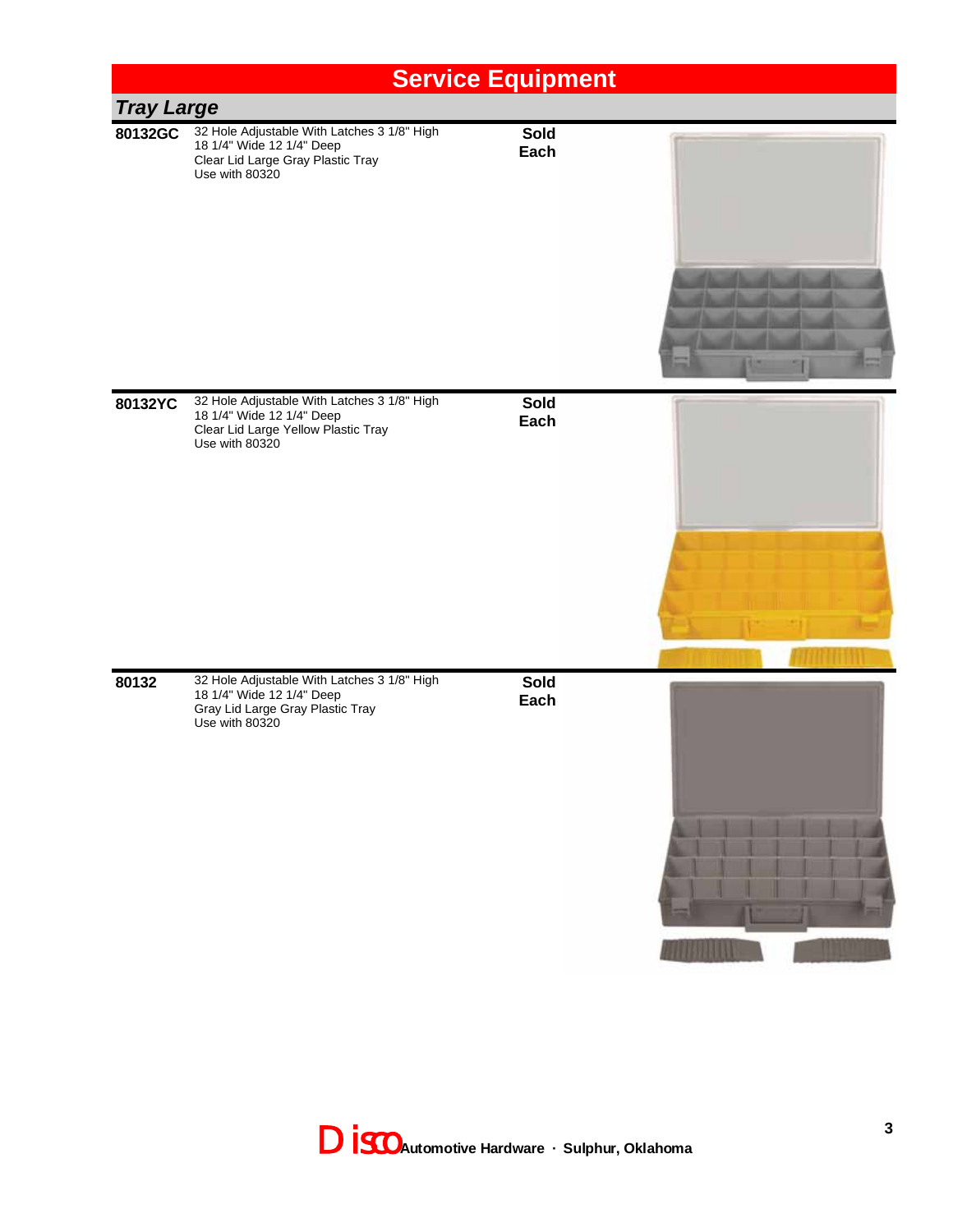| 24 Hole with Catch<br>3 1/8" High<br>18 1/4" Wide 12 1/4" Deep Large Gray Metal Tray<br>Use with 80320 | Sold<br>Each      |  |
|--------------------------------------------------------------------------------------------------------|-------------------|--|
|                                                                                                        | <b>Tray Large</b> |  |



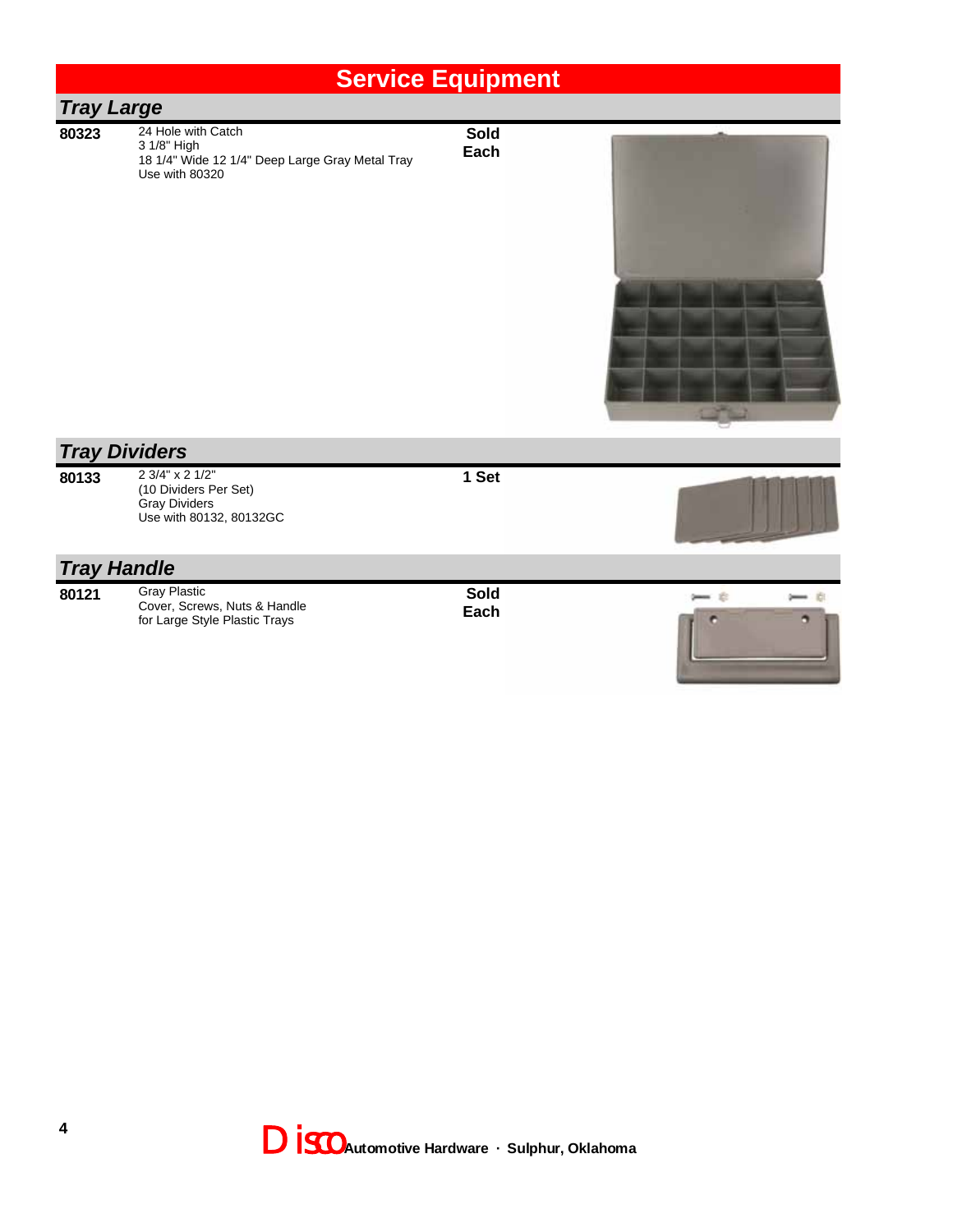#### *Tray Mini*

**80006** 3 5/8" x 7 1/8" x 1 1/2" 6 Compartments Polypropylene Plastic Transparent Boxes



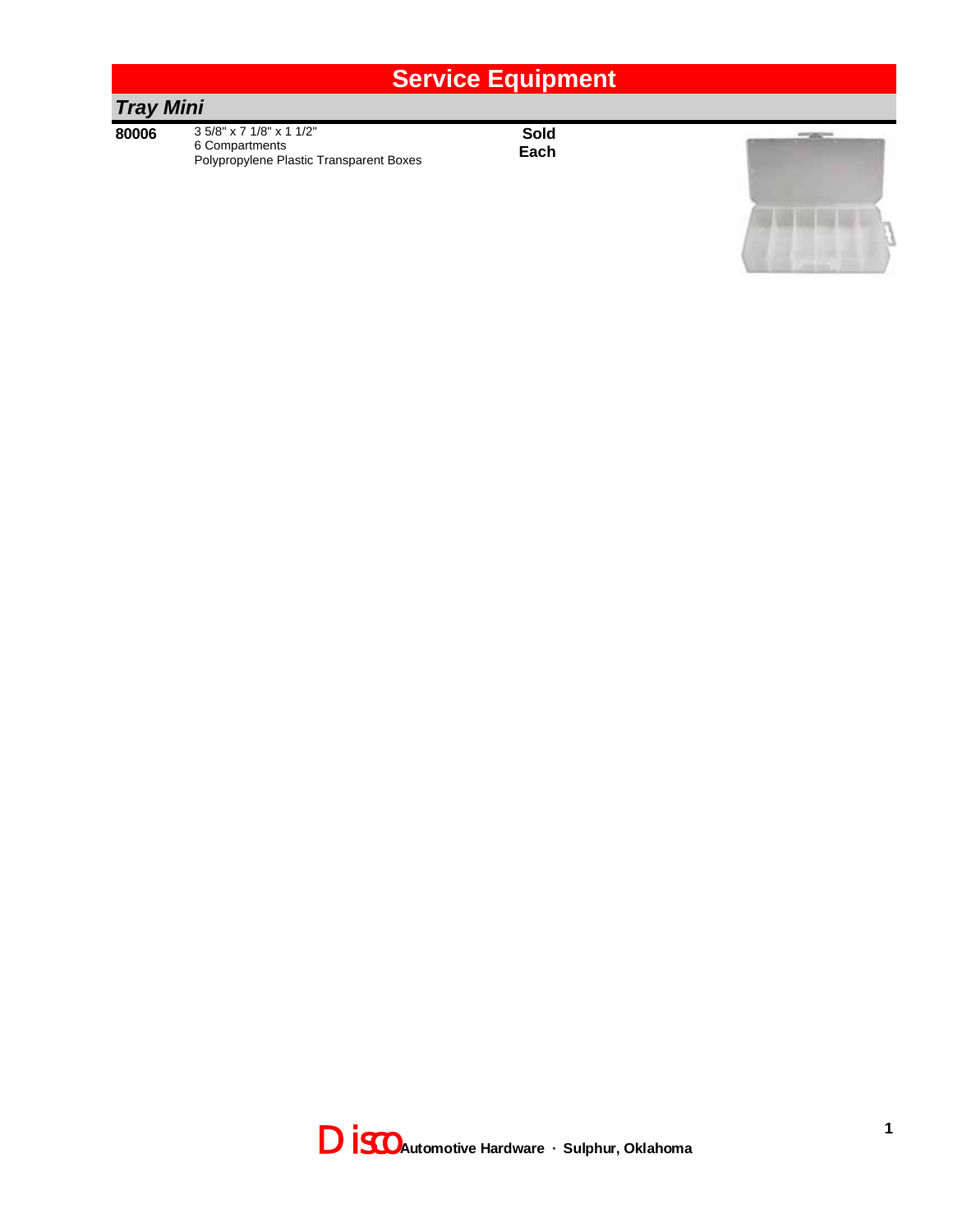### **Service Equipment** *Tray Small* **80119** 6 3/4" x 11" x 1 3/4" **Sold** Adjustable Compartments **Each** Polypropylene Plastic Transparent Boxes **80106** 6 3/4" x 11" x 1 3/4" **Sold**  $\equiv$ 6 Compartments **Each** Polypropylene Plastic Transparent Boxes **80110** 6 3/4" x 11" x 1 3/4" **Sold**  $\equiv$ m 10 Compartments **Each** Polypropylene Plastic Transparent Boxes a **80112** 6 3/4" x 11" x 1 3/4" **Sold** em 12 Compartments **Each** Polypropylene Plastic Transparent Boxes